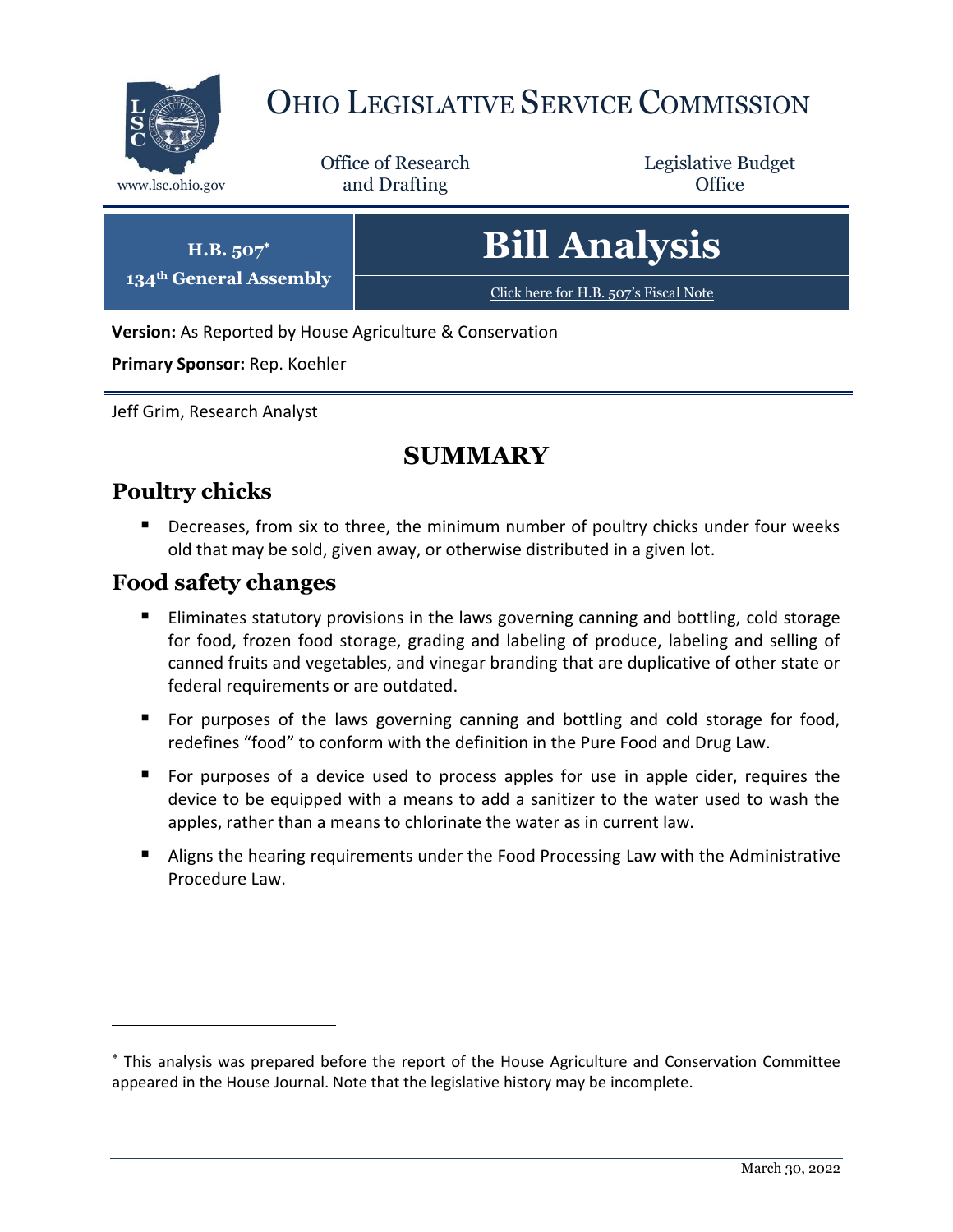# **DETAILED ANALYSIS**

# **Poultry chicks**

The bill decreases the minimum required lot size applicable to the sale of poultry chicks. Under current law, poultry chicks under four weeks old may be sold, given away, or otherwise distributed only in lots of at least six chicks. The bill reduces this required lot size to three chicks.<sup>1</sup> Generally, poultry are domesticated fowl, including chickens, turkeys, geese, and ducks, raised for the production of meat or eggs.

### **Food safety changes**

Current law establishes various statutory food safety requirements. According the Department Agriculture, the provisions discussed below are duplicative of other state or federal requirements or are outdated. Consequently, the bill eliminates or alters these provisions to conform with current standards.

### **Canning and bottling requirements**

The bill eliminates statutory sanitary requirements governing bottling and flavor manufacturing plants, including requirements that specify that these plants must be:

- 1. Free from contaminated surroundings, well lighted, drained, plumbed, and ventilated;
- 2. Kept in a sanitary condition;
- 3. Provided with adequate sanitary toilet facilities; and
- 4. Equipped with mechanical container-washing apparatus and machinery.

Similar sanitation requirements are established in existing rules adopted by the Director of Agriculture.<sup>2</sup>

# **Cold storage for food**

For purposes of the provisions governing cold storage of food, the bill does all of the following:

- 1. Redefines "food" to conform with the definition in the Pure Food and Drug Law, which defines it as articles used for food or drink for humans or animals, chewing gum, and articles used for components of any such articles;
- 2. Eliminates provisions pertaining to labeling and storage of food stored in cold-storage warehouses (warehouses), including:

 $1$  R.C. 925.62.

 $2$  R.C. 913.04 and 913.28; R.C. 913.27, repealed.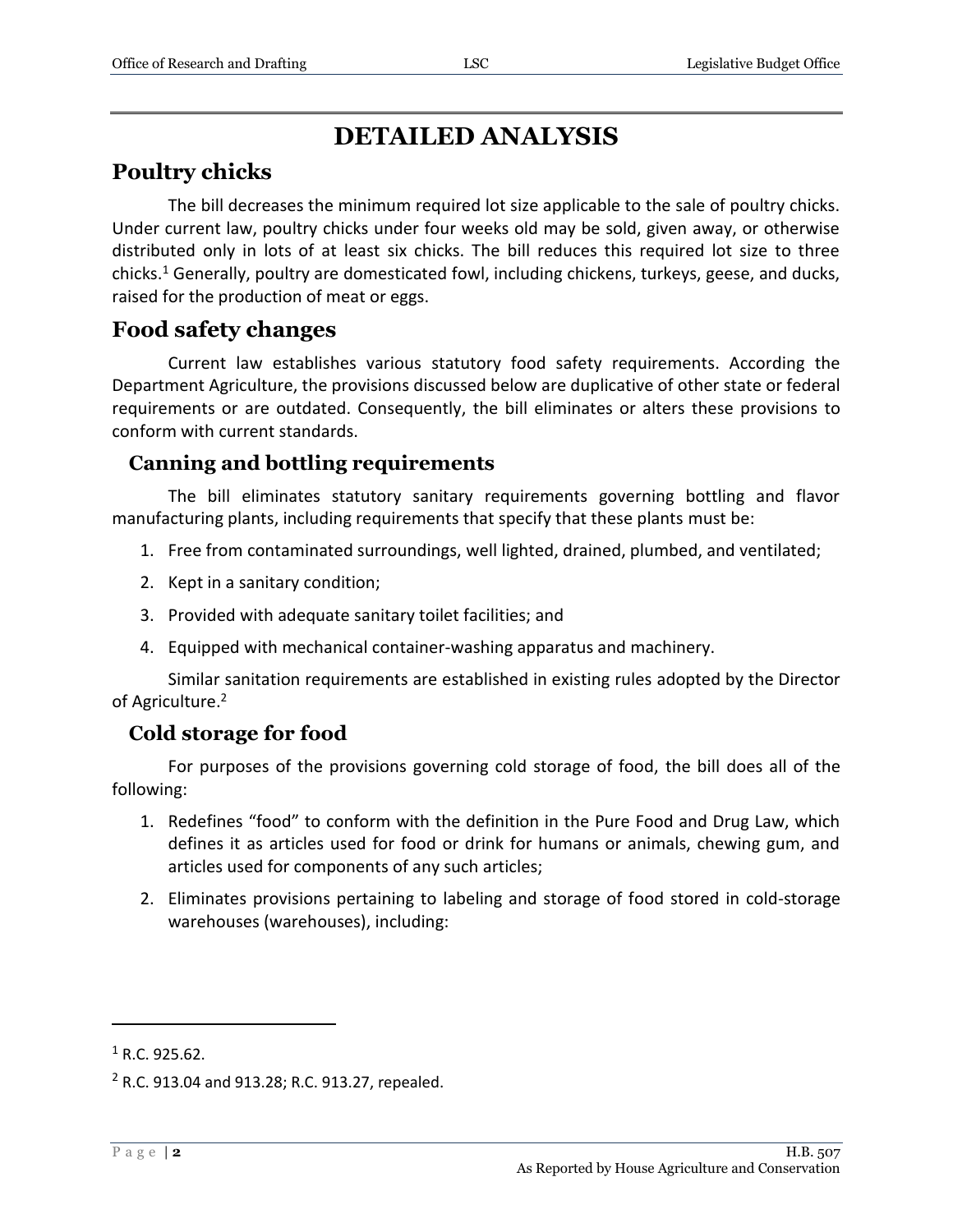- a. A requirement that a warehouse file with the Director of Agriculture a quarterly itemized report setting forth the kind and quantities of food products held in the warehouse;
- b. A requirement that food deposited in a warehouse bear stamps that indicate the dates of deposit and removal of the food;
- c. A prohibition against selling a container of cold-storage food at wholesale unless the container has a placard on it printed with the words "wholesome cold-storage food";
- d. A prohibition against selling food from an open container of cold-storage food, including at retail, unless the container includes the placard specified above;
- e. A prohibition against selling whole or partial carcasses of beef, pork, and other meats; fresh fish; eggs; or butter if any of those foods have been kept for more than one year in a warehouse; and
- f. A prohibition against returning food to a warehouse if the food has been withdrawn for the purpose of placing it in the market for sale.

Similar federal labeling and storage requirements are incorporated into Ohio food safety rules adopted by the Director.<sup>3</sup>

#### **Frozen food storage**

For purposes of the provisions governing frozen food storage, the bill does all of the following:

- 1. Redefines "food" to conform with the definition in the Pure Food and Drug Law, which defines it as articles used for food or drink for humans or animals, chewing gum, and articles used for components of any such articles;
- 2. Eliminates provisions pertaining to storage of frozen food at an establishment, including:
	- a. A requirement that the establishment include a locker room, chill room, and sharp freezing facility and that the locker room does not exceed  $+5^{\circ}$  F with a tolerance of  $5^\circ$  F higher;
	- b. A prohibition against food that is not for human consumption being stored with food for human consumption, unless inspected by the USDA or the Department of Agriculture; and
	- c. A requirement that every operator of an establishment having frozen food lockers keep an accurate record of the rental period for each locker rented, the charge for the rental, and the payments for the rental.

<sup>3</sup> R.C. 915.01 and 915.03; R.C. 915.04 to 915.08, repealed.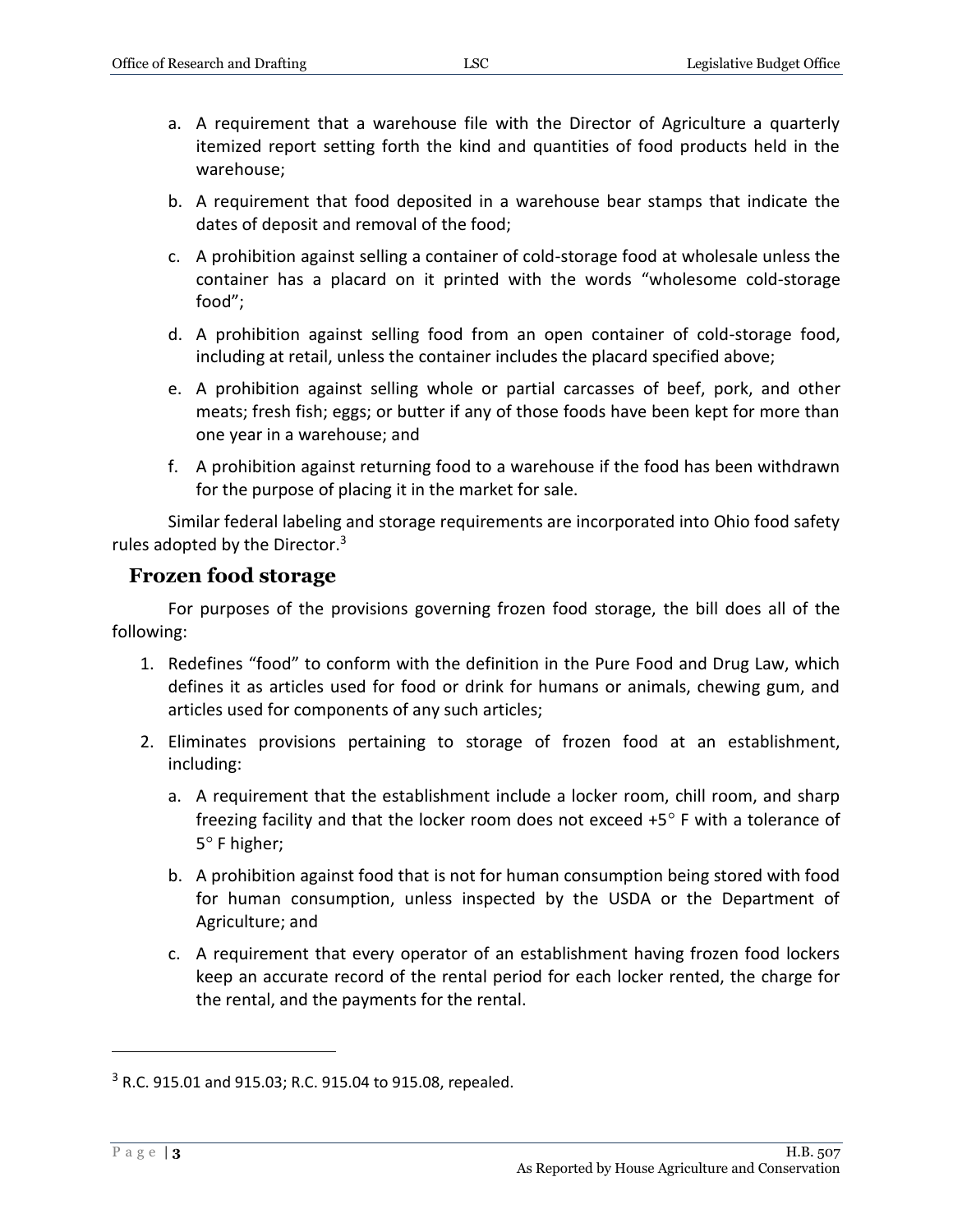Similar labeling and storage requirements for slaughterhouses and frozen food lockers and locker rooms are established in existing rules adopted by the Director of Agriculture for meat inspection. According to the Department, other provisions relating to frozen food locker rooms and lockers that are being eliminated are regulated by local boards of health.<sup>4</sup>

## **Grading and labeling of produce**

The bill eliminates specified provisions governing grading and labeling of fresh fruits and vegetables, including all of the following:

- 1. A provision that adopts federal grades for fruits and vegetables;
- 2. A requirement that apples that do not meet grade requirements be labeled with a sign bearing the word "CULLS";
- 3. A requirement that fresh fruits and vegetables prepackaged in the same store or establishment where sold have a label that contains certain information, including the name and address of the store or establishment, and a requirement that the fruits and vegetables be graded according to federal standards; and
- 4. A requirement that the Director of Agriculture establish standards and grades for cucumbers for use by all commercial plants when cucumbers for pickling are purchased from growers.

According to the Department of Agriculture, federal law duplicates the provisions governing grading and labeling of fresh fruits and vegetables. USDA currently grades all fresh fruits and vegetables.<sup>5</sup>

# **Labeling and selling of canned fruit and vegetables**

The bill eliminates the following provisions governing the labeling and selling of canned fruits and vegetables:

- 1. Prohibitions against a dealer in preserved or canned food or a packer or manufacturer of preserved or canned food from offering the food for sale unless the container contains certain information, including the grade or quality of the food and the name and address of the dealer, packer, or manufacturer;
- 2. A prohibition against falsely labeling cans or jars containing preserved food;
- 3. A prohibition against selling cans or jars containing preserved food that are falsely stamped or labeled; and
- 4. A prohibition against the manufacture or sale of "soaked" goods from products dried before canning without the word "soaked" on the label.

<sup>4</sup> R.C. 915.14 and 915.18; R.C. 915.19 and 915.21, repealed.

<sup>5</sup> R.C. 925.21; R.C. 925.26 to 925.28, repealed; R.C. 925.52, repealed; R.C. 925.56, repealed; R.C. 925.61, repealed.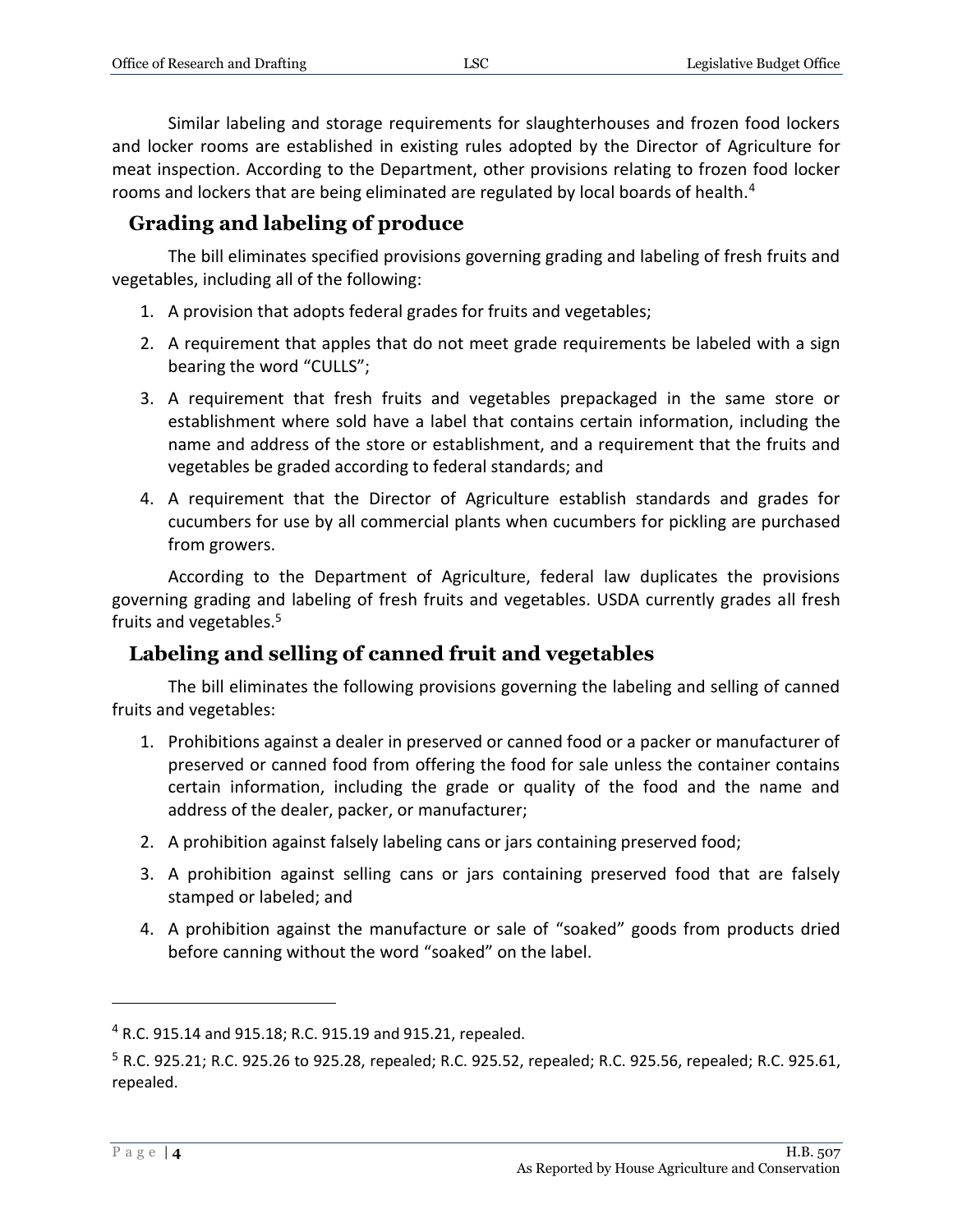The Department of Agriculture's existing food safety rules address the labeling provisions specified above.<sup>6</sup>

#### **Food processing license suspension**

The bill includes a reference to an "opportunity for a hearing" to a provision of law governing a hearing for a food processing establishment licensee whose license has been suspended due to a threat to public health. This change makes the reference to a hearing in that law consistent with the Administrative Procedure Law.<sup>7</sup>

### **Cider manufacturing**

For purposes of a device used to process apples for use in apple cider, the bill requires the device to be equipped with a means to add a sanitizer to the water used to wash the apples. Current law requires the device to be equipped with a means to chlorinate the water.<sup>8</sup>

### **Vinegar branding**

The bill eliminates all of the following provisions governing vinegar:

- 1. A prohibition against manufacturing or selling vinegar with lead, copper, sulphuric or other mineral acid, or other ingredients injurious to health;
- 2. A requirement that a nondomestic manufacturer of cider vinegar include the name and residence of the manufacturer, the date when manufactured, and the words "cider vinegar" on each cask, barrel, or keg containing the vinegar;
- 3. A prohibition against branding vinegar as "fruit vinegar" unless it is wholly made from apples, grapes, or other fruits;
- 4. A requirement that any farmer who annually manufactures for sale more than 25 barrels of pure cider vinegar or fruit vinegar include on each barrel the brand "domestic cider vinegar" along with the name of the farmer and the date of manufacture.

According to the Department, the eliminated provisions are addressed in other provisions of the Pure Food and Drug Law.<sup>9</sup>

<sup>6</sup> R.C. 3715.14 to 3715.17, repealed; R.C. 3715.18 to 3715.20, repealed; R.C. 3715.99.

 $7$  R.C. 3715.041. See also, R.C. Chapter 119.

<sup>8</sup> R.C. 3715.27

 $9$  R.C. 3715.07 and 3715.33; R.C. 3715.34 and 3715.35, repealed; R.C. 3715.36 (renumbered 3715.34); R.C. 3715.37, repealed; R.C. 3715.99.